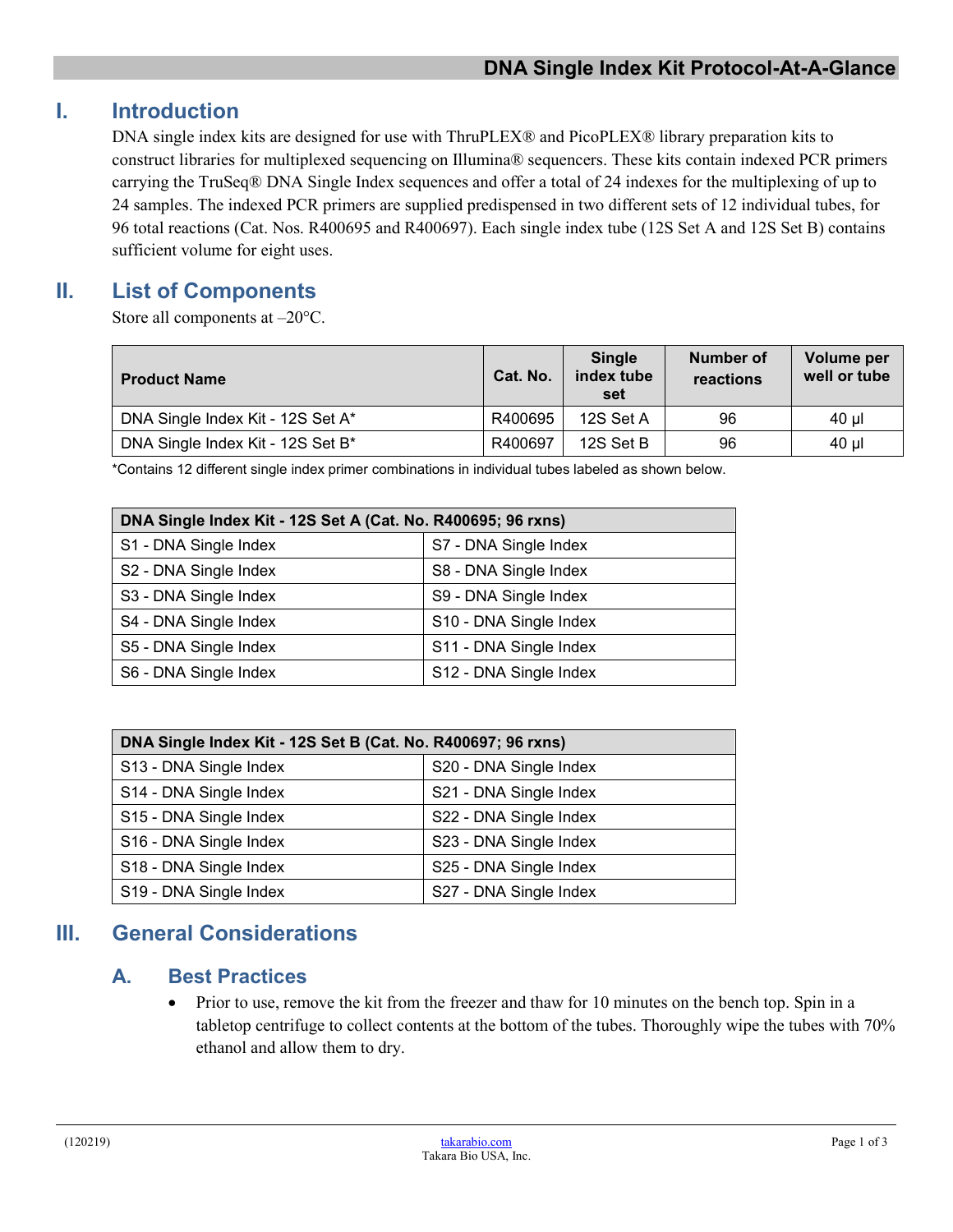### **B. Product Compatibility**

The DNA single index kits are designed for use with the NGS library preparation kits listed below. Please refer to the kit-specific user manual for instructions on using the indexed PCR primers provided in the DNA single index kits.

- PicoPLEX Gold Single Cell DNA-Seq Kit (Cat. Nos. R300669, R300670, and R300698)
- ThruPLEX DNA-Seq Kit (Cat. Nos. R400674, R400675, R400676, and R400677)
- ThruPLEX Plasma-Seq Kit (Cat. Nos. R400679, R400680, R400681, and R400682)
- ThruPLEX Tag-seq 96D Kit (Cat. Nos. R400586)
- ThruPLEX Tag-seq kits (Cat. Nos. R400584 and R400585)

### **C. Multiplexing and Index Pooling**

It is very important to select appropriate single indexes that are unique and meet the Illuminarecommended compatibility requirements. For lowplex pooling guidelines, please refer to Illumina's Index Adapters Pooling Guide (Illumina, [Publication Document #1000000041074 v02\)](https://support.illumina.com/content/dam/illumina-support/documents/documentation/chemistry_documentation/experiment-design/index-adapters-pooling-guide-1000000041074-02.pdf).

## **IV. DNA Single Index Sequences**

The DNA single indexes are 6-nt long and employ the TruSeq DNA Single Index format (Tables 1 and 2). Enter the sequences below directly on the sample sheet.

| DNA Single Index Kit - 12S Set A (Cat. Nos.<br>R400694 and R400695) |                               |  |
|---------------------------------------------------------------------|-------------------------------|--|
| Index<br>name                                                       | <b>Bases for sample sheet</b> |  |
| S <sub>1</sub>                                                      | ATCACG                        |  |
| S <sub>2</sub>                                                      | CGATGT                        |  |
| S <sub>3</sub>                                                      | TTAGGC                        |  |
| S4                                                                  | TGACCA                        |  |
| S5                                                                  | ACAGTG                        |  |
| S6                                                                  | GCCAAT                        |  |
| S7                                                                  | CAGATC                        |  |
| S8                                                                  | ACTTGA                        |  |
| S9                                                                  | GATCAG                        |  |
| S <sub>10</sub>                                                     | TAGCTT                        |  |
| S11                                                                 | <b>GGCTAC</b>                 |  |
| S12                                                                 | CTTGTA                        |  |

**Table 1. DNA single index sequences for Set A**